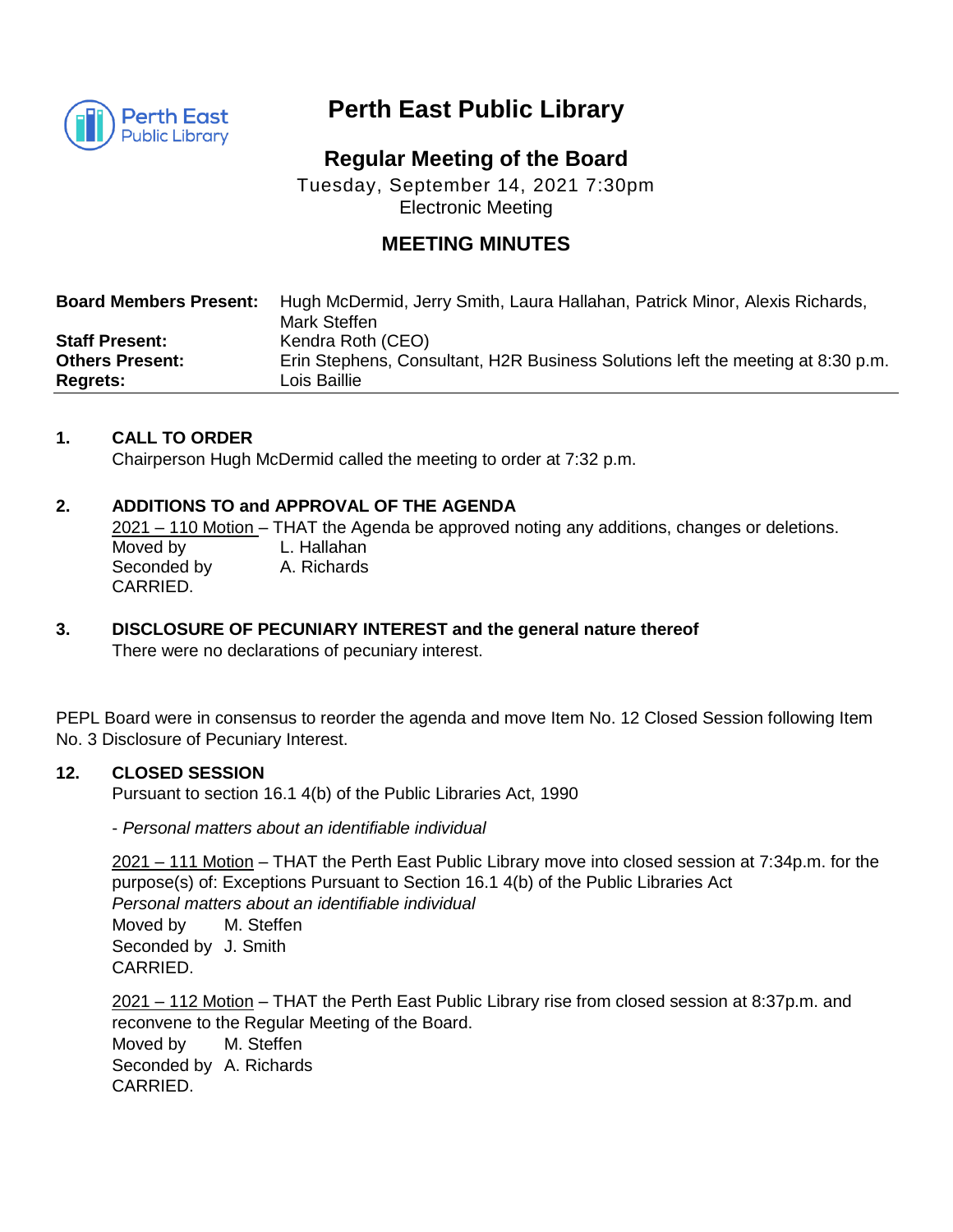## **4. MINUTES OF PREVIOUS MEETING**

2021 – 113 Motion - THAT the minutes of the Regular Board Meeting of July 12, 2021 be approved as circulated. Moved by L. Hallahan Seconded by P. Minor CARRIED.

## **5. BUSINESS ARISING FROM MINUTES OF JULY12, 2021**

There was no business arising from

#### **6. DELEGATIONS**

There were no delegations.

#### **7. CORRESPONDENCE**

7.1 FOPL – Updates & Vaccination Passport 7.2 LSC – Letter from new CEO 2021 – 114 Motion – THAT the correspondence be received as information. Moved by **J. Smith** Seconded by M. Steffen CARRIED.

#### **8. FINANCE REPORTS**

#### 8.1 Year-to-Date Reports

2021 – 115 Motion – THAT the un-audited August year-to-date reports be received as information. Moved by **A. Richards**<br>Seconded by **L. Hallahan** Seconded by CARRIED.

#### 8.2 Accounts Payable

2021 – 116 Motion – THAT the July and August informal listing of Accounts Payable be received as information.

Moved by **J.** Smith Seconded by A. Richards CARRIED.

## **9. CEO'S REPORT**

9.1 CEO's Report

2021-117 Motion – THAT the CEO's report be received as information.

Moved by **A. Richards** Seconded by P. Minor CARRIED.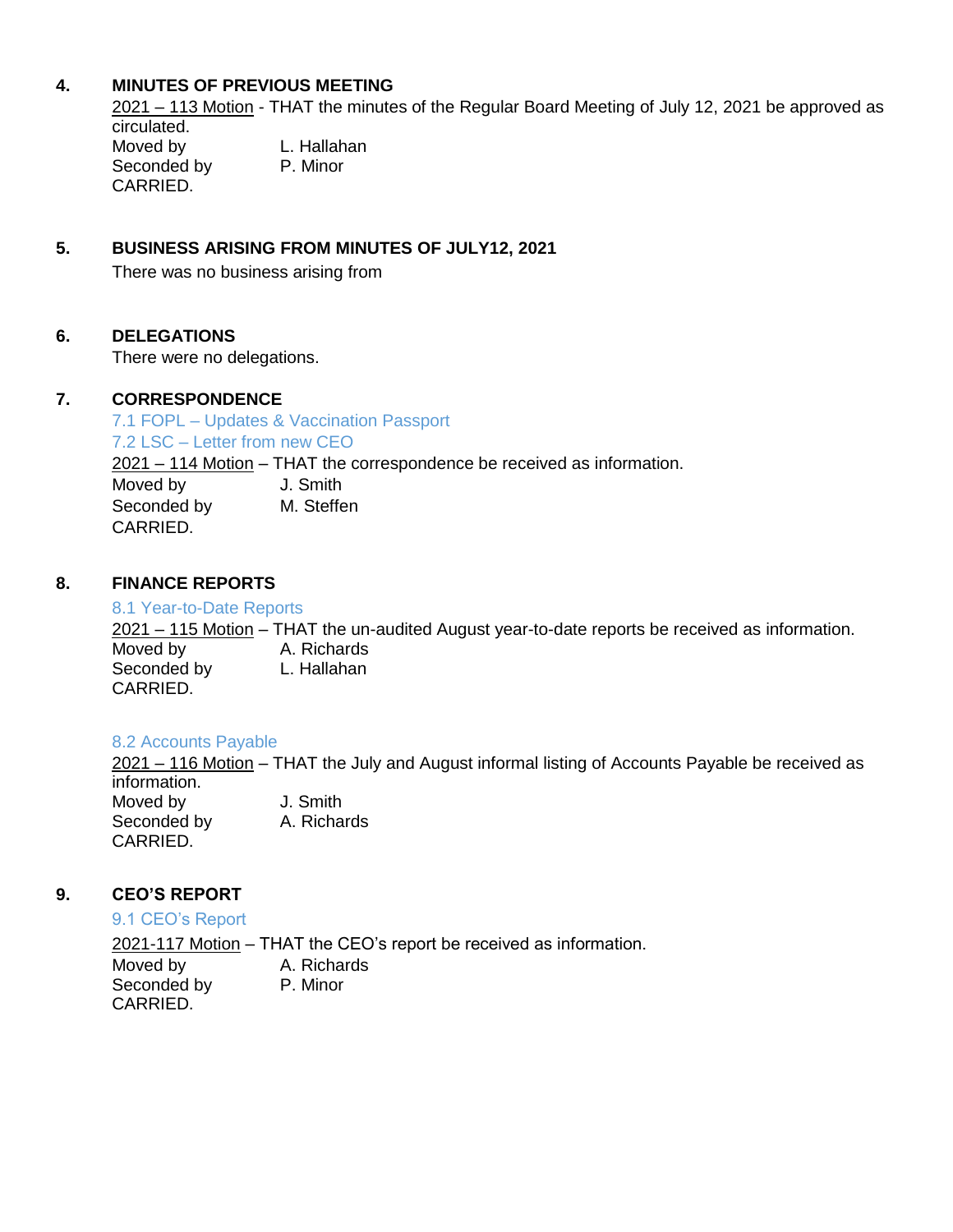## **10. COMMITTEE REPORTS**

10.1 Finance Committee

10.2 Personnel Committee

10.3 Strategic Planning Committee

10.4 PCIN Board— K. Roth updated that the Board is meeting Wednesday, September 15, 2021

10.5 SOLS Trustee Council 3

10.6 Council Report **--** verbal report from H. McDermid and J. Smith: building department is busy, Township busy with day to day operations.

2021-118 Motion – THAT the verbal reports provided by members of the PEPL Board Committees to PEPL Board be received for information purposes.

Moved by **A. Richards** Seconded by M. Steffen CARRIED.

## **11. BOARD EDUCATION**

There was no board education included.

## **13. BUSINESS ARISING FROM CLOSED SESSION**

13.1 Correspondence/Reports

2021-119 Motion – THAT the PEPL Board receive the correspondence and report as information.

Moved by **J. Smith** Seconded by A. Richards CARRIED.

#### 13.2 HR Consulting

2021-120 Motion – THAT the PEPL Board move forward with the following recommendations:

- 1. Communication Plan
- 2. Onboarding Program
- 3. Organization Structure between Township and Library Board

Moved by A. Richards Seconded L. Hallahan CARRIED.

#### **14. NEW BUSINESS**

14.1 YMCA Memorandum of Understanding

2021-121 Motion – THAT the PEPL Board partner with YMCA of Three Rivers, Immigrant Services by signing the Memorandum of Understanding on a one-year basis. Moved by M. Steffen **Manual** Seconded by J. Smith CARRIED.